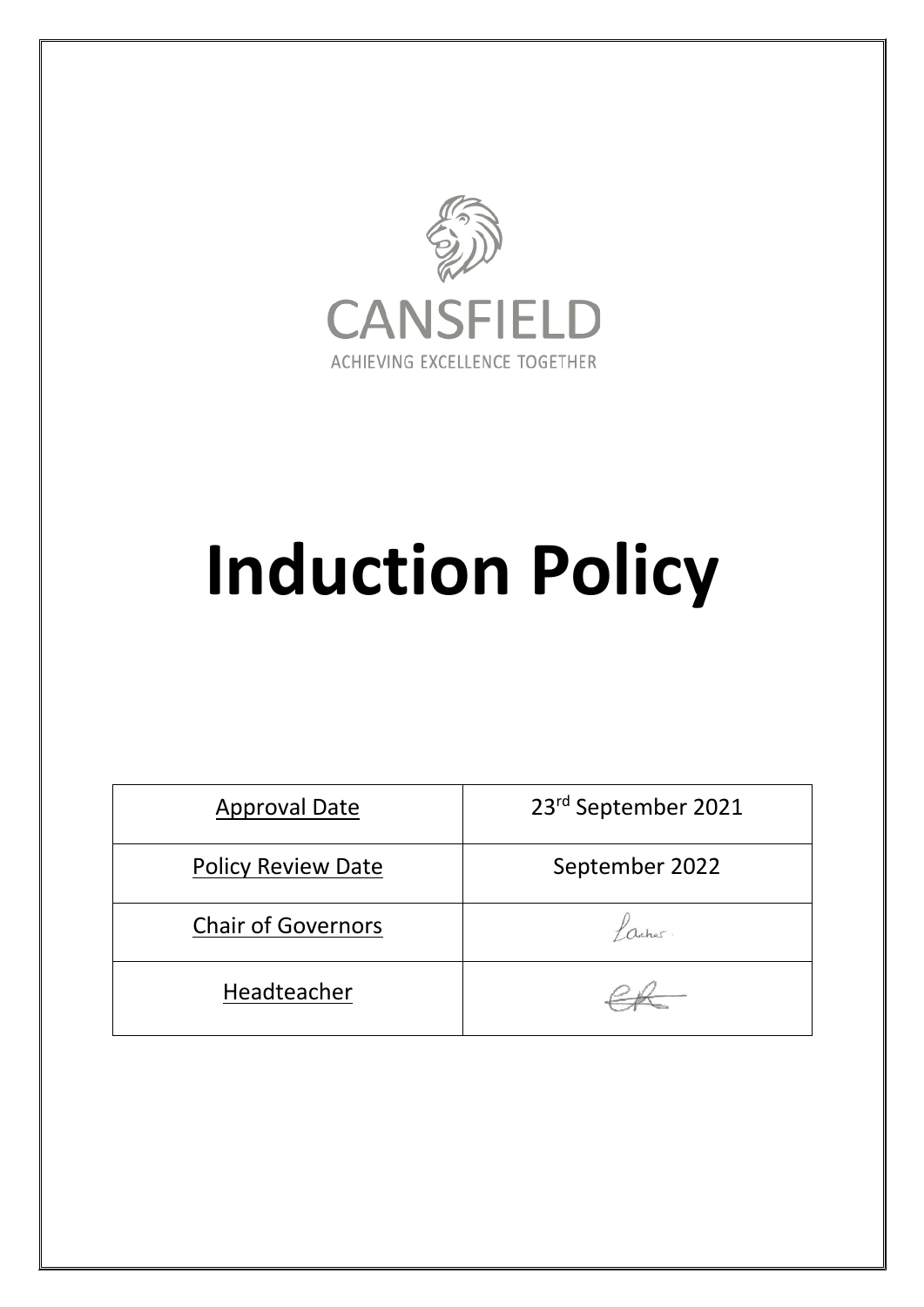#### **1. Principles**

This policy applies to all new school staff who will receive an induction programme, which will include appropriate information, training, observation, and mentoring.

The first weeks and months are vital to the success of any appointment. The arrangements made for introducing a new member of staff to the duties of the post, and to the school as a whole, provide the foundation for successful contribution to the school. The induction process is designed to help new staff become familiar with the requirements of their position and learn about the school culture, ethos, priorities, aims and working practices effectively and efficiently so that they become knowledgeable and confident as quickly as possible.

#### **2. Induction Process**

The induction process may be linked to ECT Induction requirements as appropriate.

The induction process will:

- Provide information and training on the school's policies and procedures
- Provide Child Protection information including outlining responsibilities
- Enable the staff member to contribute to improving and developing the overall effectiveness of the school, raising pupil achievement, and meeting the needs of pupils, parents and the wider community
- Contribute to the colleague's sense of job satisfaction and personal achievement
- Explain the school's Staff Code of Conduct to ensure that all staff new to the school understand what is expected of them and gain support to achieve those expectations
- Identify and address any specific training needs

The induction process will include:

- A meeting with the Headteacher
- Signposting to the list of essential policies on the website signing that these have been read
- Receiving copies of essential documents relating to the role
- Explanation of help and support available
- Details of other relevant individuals with responsibility for induction e.g. the IT Technician to offer logins and the designated mentor or supervisor

The Business Manager is responsible for the overall management and organisation of induction of new employees. The Business Manager will assign a member of staff to oversee the induction of all newly appointed staff, as appropriate.

A member of the Senior Leadership Team (SLT) is responsible for the overall management and organisation of ECT Induction.

The person responsible for induction should:

- Ensure that a new member of staff is made welcome
- Ensure that immediate needs are identified before taking up the position, where possible
- Provide a tour of the school and information about facilities, answering questions and giving practical advice
- Introduce key personnel
- Ensure that an induction programme is provided, delivered and evaluated.

They should ensure that an induction is provided personally, or by the line manager or mentor, or another person with delegated responsibility and is tailored to each individual.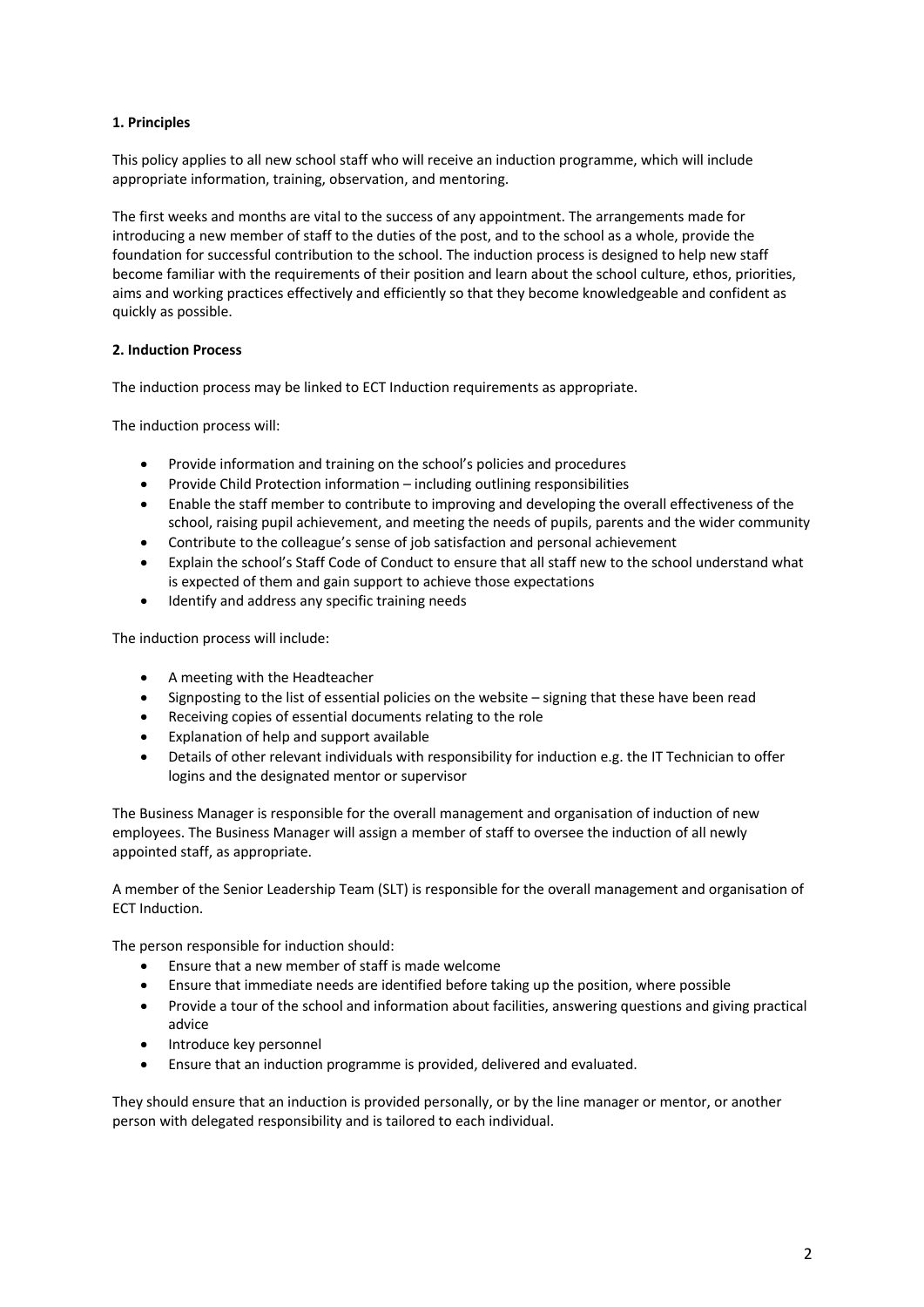All new staff will be given appropriate induction advice and training over a period of time and as necessary. Areas, which should be considered, are set out below. These are not intended to be exhaustive and careful consideration should be given in relation to each post and the experience of the post holder.

- Safeguarding and child protection information
- Health and safety procedures
- Fire and emergency procedures
- First aid
- Staff Code of Conduct
- Policy documents
- Employment (contractual) information
- Assessment advice, recording, reporting, resources and procedures
- Information on whole school and year group data, including SEN
- School administrative systems and procedures
- Details of help and support available
- Designated mentor or supervisor

The new member of staff should:

- Build on strengths, skills, understanding and knowledge
- Keep records to support their professional development
- Complete, sign and submit relevant documentation
- Attend relevant courses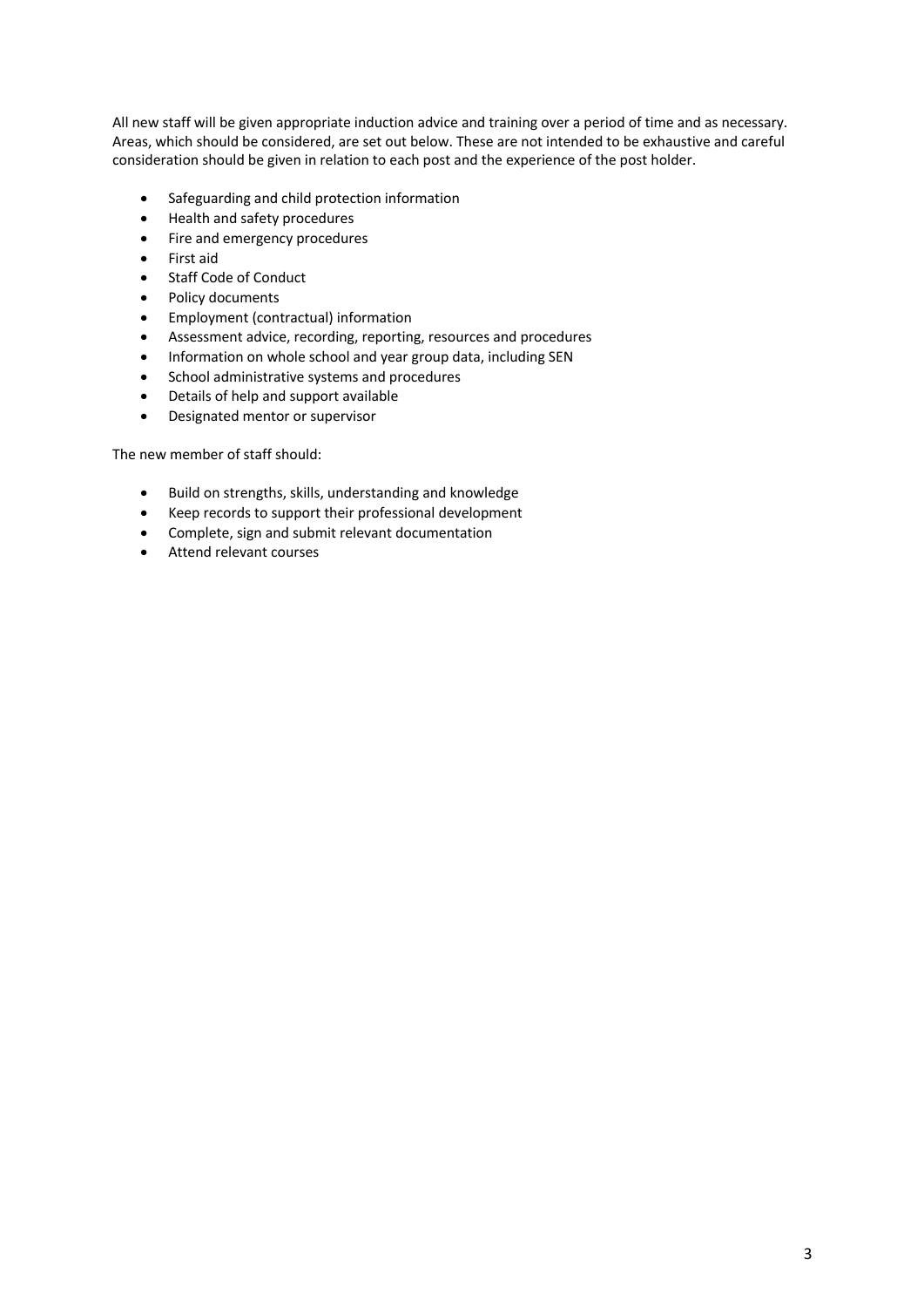

### **Appendix 1**

## **Staff Induction Checklist**

| When                                           | <b>Task</b>                                                                                                                                                                                                               | To Be<br><b>Completed</b><br>By? | <b>Completed</b> |
|------------------------------------------------|---------------------------------------------------------------------------------------------------------------------------------------------------------------------------------------------------------------------------|----------------------------------|------------------|
| <b>Prior to the</b><br>employee's<br>first day | Identify who will be responsible for induction, including assigning<br>mentors and /or 'buddies'                                                                                                                          |                                  |                  |
|                                                | <b>Assigned Person:</b>                                                                                                                                                                                                   |                                  |                  |
|                                                | Set up SIMS, employee's ICT account, phone and internet access, cashless<br>catering and WorldPay online payment account                                                                                                  |                                  |                  |
|                                                | Notify your designated safeguarding lead (DSL) about carrying out<br>safeguarding / CPOMS training                                                                                                                        |                                  |                  |
|                                                | Prepare induction pack, including:                                                                                                                                                                                        |                                  |                  |
|                                                | School email account /login details                                                                                                                                                                                       |                                  |                  |
|                                                | Online training information and date for completion                                                                                                                                                                       |                                  |                  |
| First day                                      | Welcome and introduction to line manager, colleagues, pupils, mentor<br>and /or 'buddy'                                                                                                                                   |                                  |                  |
|                                                | Issue staff ID badge, lanyard and cashless catering card                                                                                                                                                                  |                                  |                  |
|                                                | Take employee on a tour of the school, inside and outside, including car<br>parks and arrangements for parking                                                                                                            |                                  |                  |
|                                                | Outline health and safety procedures, e.g. fire drill procedures and<br>meeting points, the process for signing in and out of school, first aid and<br>how to record incidents and accident /organise online H&S training |                                  |                  |
|                                                | Remind employee of:                                                                                                                                                                                                       |                                  |                  |
|                                                | • Timings of the school day, including timings of staff meetings,<br>assemblies and registration                                                                                                                          |                                  |                  |
|                                                | • Expectations around staff conduct, e.g. use of mobiles, social media<br>and dress code                                                                                                                                  |                                  |                  |
|                                                | Guidance on where to find the staff shared drive and what it contains                                                                                                                                                     |                                  |                  |
|                                                | Help employee to become familiarised with ICT account, phone system<br>and reprographics                                                                                                                                  |                                  |                  |
|                                                | Explain the school's behaviour and rewards system                                                                                                                                                                         |                                  |                  |